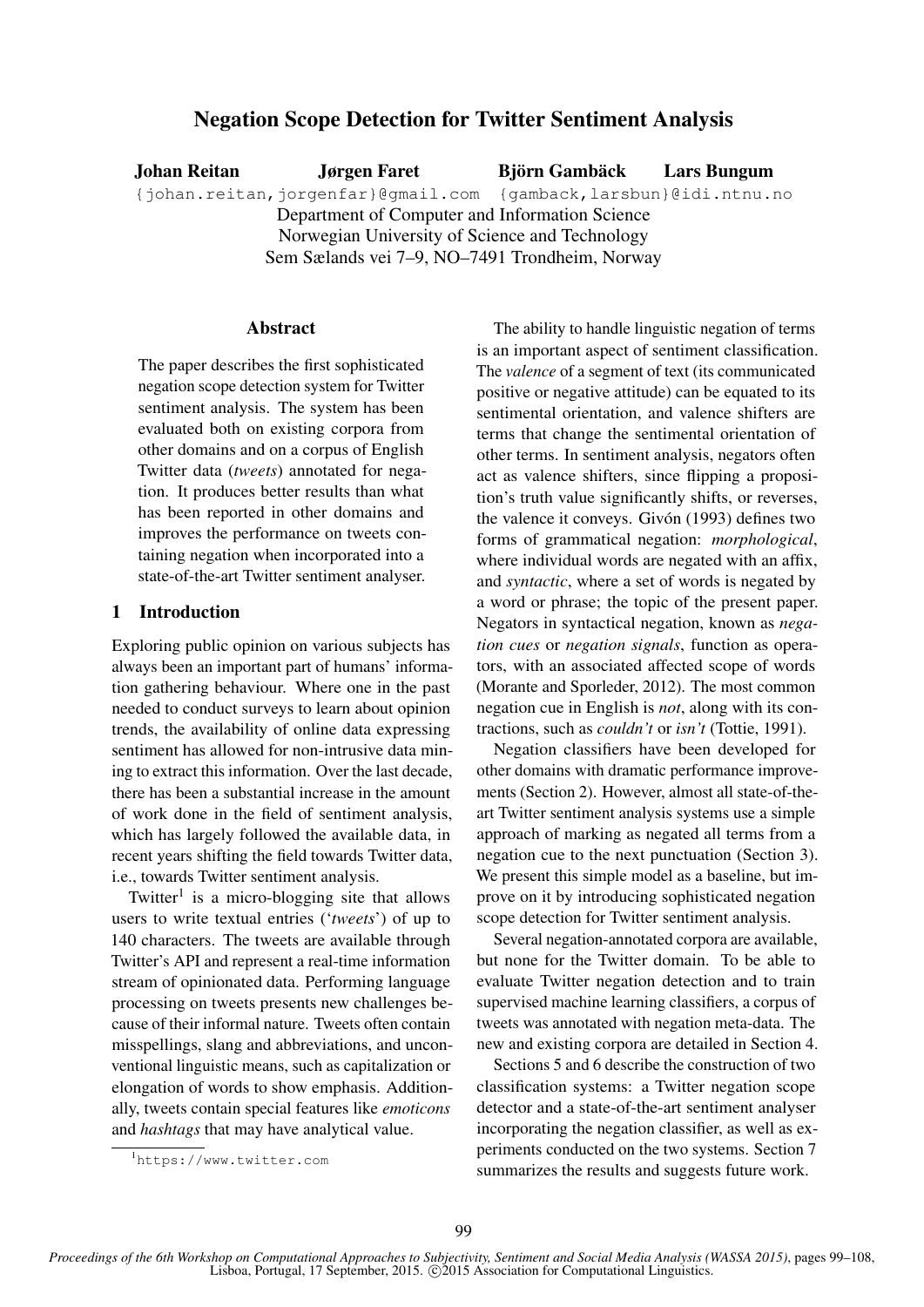## 2 Negation Scope Detection, NSD

The main application area of identifying the scope of negation, or negation scope detection (NSD), was originally biomedical texts, such as clinical reports and discharge summaries, but has in recent times shifted towards sentiment analysis (SA). Early solutions were typically rule-based, such as the NegFinder (Mutalik et al., 2001) and NegEx (Chapman et al., 2001) systems, that both heavily incorporated the use of regular expressions. NSD was the focus of a shared task at \*SEM 2012 (Morante and Blanco, 2012), and in 2010 CoNLL included a similar sub-task on detecting speculation cues and their affected scope (Farkas et al., 2010). Most well-performing submissions to both tasks used supervised machine learning approaches.

Morante and Daelemans (2009) developed an NSD system that uses meta-learning for classification. They applied this approach to the CoNLL'10 shared task and achieved the best  $F_1$ -score of all participating teams. The tokens were first tagged and split into chunks, and the main algorithm then consisted of two steps: signal identification (negation cue detection) and scope identification. For the first phase, Morante and Daelemans (2009) used a decision tree to classify if a token is at the beginning, inside or outside a negation signal. In the second phase, a Conditional Random Fields (CRF)-based meta-learner predicted scope classes based on the output from three classifiers, a Support Vector Machine (SVM), a k-nearest neighbour classifier and a CRF classifier. Zhu et al. (2010) also worked on biomedical texts and proposed a rule-based shallow semantic parsing solution: they set the negation signal as the predicate, and then use an SVM-based binary classifier to find the negated scope by identifying the correct argument(s).

Wiegand et al. (2010) surveyed the effects of NSD on SA, concluding it to be "highly relevant". Moilanen and Pulman (2007) built an SA system with a sophisticated NSD mechanism focused on syntactic composition. Potts (2011) achieved  $\sim$ 12 % better accuracy with a simple model marking as negated all terms from a detected negation cue to the next punctuation. Councill et al. (2010) utilized the MaltParser (Nivre et al., 2007) for tokenization, part-of-speech-tagging, and creation of a dependency tree to generate a feature vector for training a CRF classifier. Tested on consumer reviews, the classifier improved  $F_1$  scores by 29.5 % and 11.4 % on positive resp. negative sentiments.

#### 3 Twitter Sentiment Analysis, TSA

The typical approach to Twitter sentiment analysis (TSA) is a supervised machine learning system with three main steps: preprocessing, feature extraction, and classification. Preprocessing aims to reduce noise and consists of a variety of filters, e.g., to normalize user mentions by substituting them with the tag  $||T||$  and URLs with  $||U||$  (Agarwal et al., 2011), prefix *retweets* (reposts of previous content) with "RT", and substitute letters that occur many times sequentially in elongated words (e.g., *happyyyyyy*) with one or two occurrences of the letter. It was previously common to filter out hashtags (Selmer et al., 2013, e.g), since those when used as intended (to categorize posts by topic) offer little sentiment information; however, Mohammad (2012) shows that they add sentiment by indicating the tone of the message or the writer's emotions.

Much recent progress in the field has been in connection to the International Workshop on Semantic Evaluation (SemEval), which since 2013 (Nakov et al., 2013) has included shared tasks on Sentiment Analysis in Twitter, with expression-level subtasks, to correctly classify the overall polarity of whole tweets. Many later systems have based their feature matrix on the SemEval'13 top submission (Mohammad et al., 2013). Tang et al. (2014) define it as the state-of-the-art feature set ('STATE'). This set will be further discussed in Section 6.1, but includes most typically used features such as word and character n-grams, different types of token frequencies, and a set of prior polarity sentiment lexica.

Most well-performing systems for TSA use a supervised machine learning-based classifier. An analysis of the classification algorithms used by the ten top ranking submissions to SemEval'14 (Rosenthal et al., 2014) shows that SVM and Logistic Regression were the most popular choices.

Few state-of-the-art TSA systems address negation systematically, but rather use the simple model described by Potts (2011), to assign a negation cue scope over all terms to the next punctuation. So do the top-3 SemEval'14 systems (Miura et al., 2014; Tang et al., 2014; Günther et al., 2014) and almost all SemEval'15 systems treating negation, including two of the top-3 (Hagen et al., 2015; Hamdan et al., 2015), although Rosenthal et al. (2015) mention negation as one area the systems focused on.

If the model includes prior polarity lexica, just inverting the sentiment polarity of negated terms is incorrect (Kiritchenko et al., 2014): positive terms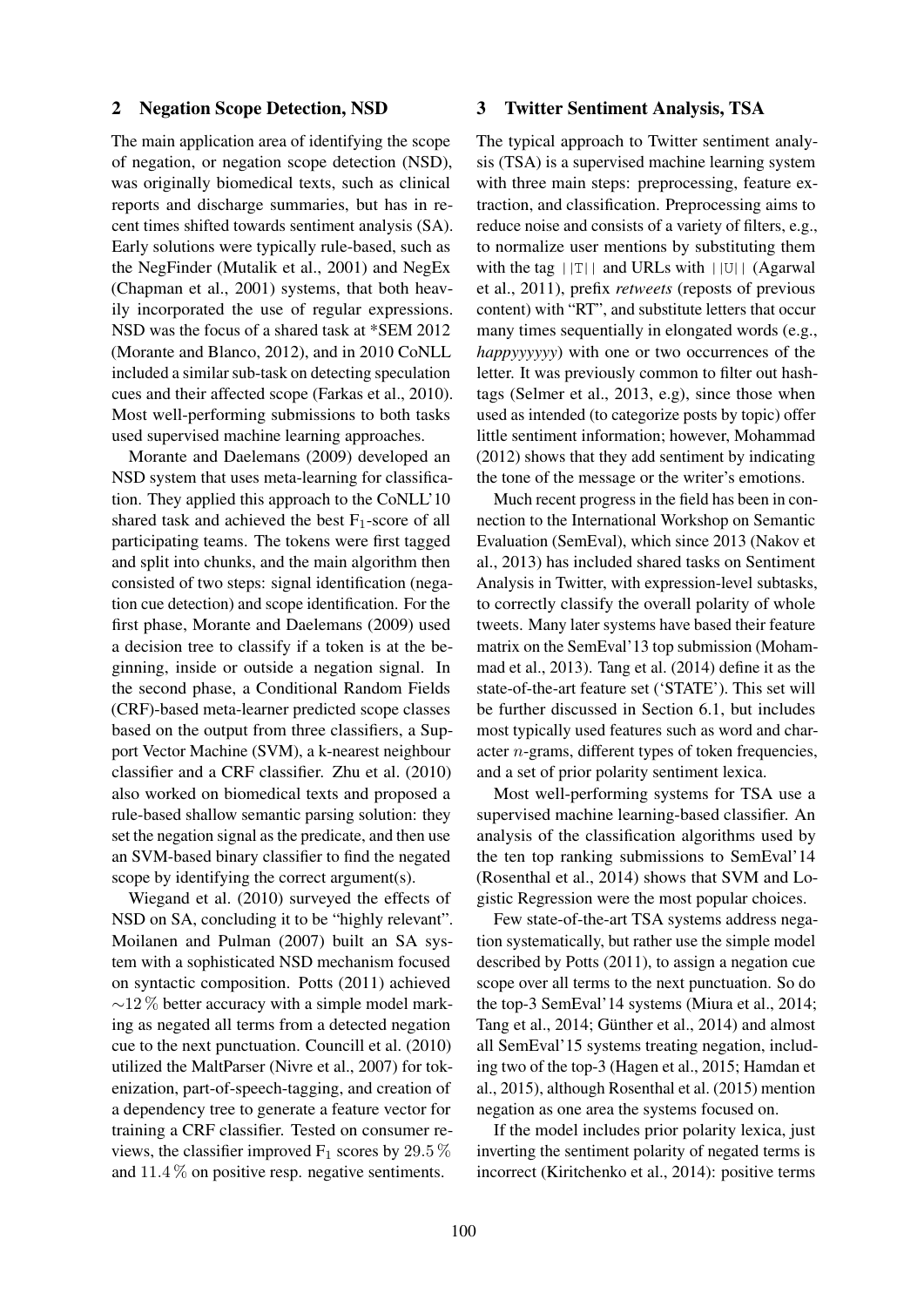when negated tend to shift polarity and decrease their intensity, while negative terms mostly stay negative with reduced intensity. Kiritchenko et al. (2014) thus created tweet-specific sentiment lexica containing scores for terms in affirmative and negated contexts: *NRC Hashtag Sentiment Lexicon* and *Sentiment140 Lexicon*. The lexica added clear performance improvements (5.83  $\%$  average F<sub>1</sub> increase over the five SemEval'14 data sets), even though the negated contexts were simply assumed to be from a negation cue to the next punctuation.

Plotnikova et al. (2015) created one of the better SemEval'15 systems by using the heuristic of assigning a negation cue scope over the 4 next tokens, which compares well with the 3.8 average tokens in the negation scope for our Twitter Negation Corpus (Table 1). Only one SemEval'15 system utilized an alternative treatment: Cerezo-Costas and Celix-Salgado (2015) trained a CRF-based classifier to detect the scope of what they call "denier particles" (i.e., negation) and "reversal verbs" (e.g., 'avoid', 'prevent'), that reverse the polarity of the terms in their scope. The system did not perform well over all, but ranked #1 on the 2014 tweet sarcasm data.

# 4 Data Sets

There are negation scope corpora available for other domains and sentiment-annotated data available from the SemEval TSA tasks. However, performing NSD using supervised machine learning requires a set of tweets annotated for negation cues and scopes, so such a corpus was also developed. The new and existing data sets are described below.

BioScope Corpus is a collection of bio-medical texts annotated for speculation and negation (Vincze et al., 2008). It consists of three subcorpora: medical free texts (6,383 sentences), biological full papers (2,670), and biological scientific abstracts (11,871). The free text part differs significantly from the others in that it contains mainly short and concise sentences. The rate of negation, though, is even across the entire corpus:  $13.6\%$  of the sentences in the free texts,  $12.7\%$  in the full papers, and 13.5 % in the abstracts contain negation.

SFU Review Corpus contains 400 reviews (50 each from 8 domains such as movies and consumer products) annotated at the token level for negation and speculation by Simon Fraser University (Konstantinova et al., 2012). In total, it consists of 17,263 sentences, with 18.1 % containing negation.

| Number of tweets               | 4,000  |
|--------------------------------|--------|
| Total number of tokens         | 61,172 |
| Average tokens per tweet       | 15.3   |
| Average tokens per sentence    | 10.2   |
| Tweets containing negation     | 539    |
| Total number of scopes         | 615    |
| Average cues per negated tweet | 1.14   |
| Average tokens in scope        | 38     |

Table 1: Twitter Negation Corpus

SemEval Twitter sentiment analysis data have been annotated using Mechanical Turk, and include training, development and test sets, as well as outof-domain test sets. Due to Twitter's privacy policy, the data cannot be distributed directly, but is downloaded with a script that uses tweet IDs to match tweets with their sentiment labels. Tweets that have been deleted since the data sets' creation are unavailable, and the sets grow smaller over time. The total size of the SemEval'14 data when downloaded by us, in November 2014, was 12,754 tweets.

Twitter Negation Corpus contains 4,000 tweets downloaded through Twitter's API and annotated by two of the authors using a web application developed for this purpose. The application retrieves a tokenized tweet from the database and displays it as a container of HTML buttons, where each button represents a token. The user clicks a token to mark it as a negation cue and on corresponding tokens to mark the scope. Inter-annotator agreement was calculated at token and full scope level. The token level score is the number of tokens annotators agree on divided by the total number of tokens. It is an unbalanced measure as tokens in affirmative contexts greatly outnumber those in negated. Full scope agreement entails that annotator scopes match completely. Token level agreement was 98.9 % and full scope agreement 73.8 %. All scope conflicts were reviewed and resolved after discussion.

Statistics for the corpus are shown in Table 1, with figures relating to negation in the lower half. Tottie (1991) states that the frequency of negation in written English is 12.8 %, and the fraction of tweets containing negation,  $13.5\%$  (539/4000) is quite close to that. The average number of tokens per sentence is 10.2 and the average scope size is 3.8. For comparison, the equivalent numbers of the full paper BioScope sub-corpus are 26.2 and 8.8 (Morante and Daelemans, 2009), which indicates that simpler language is used in the Twitter corpus.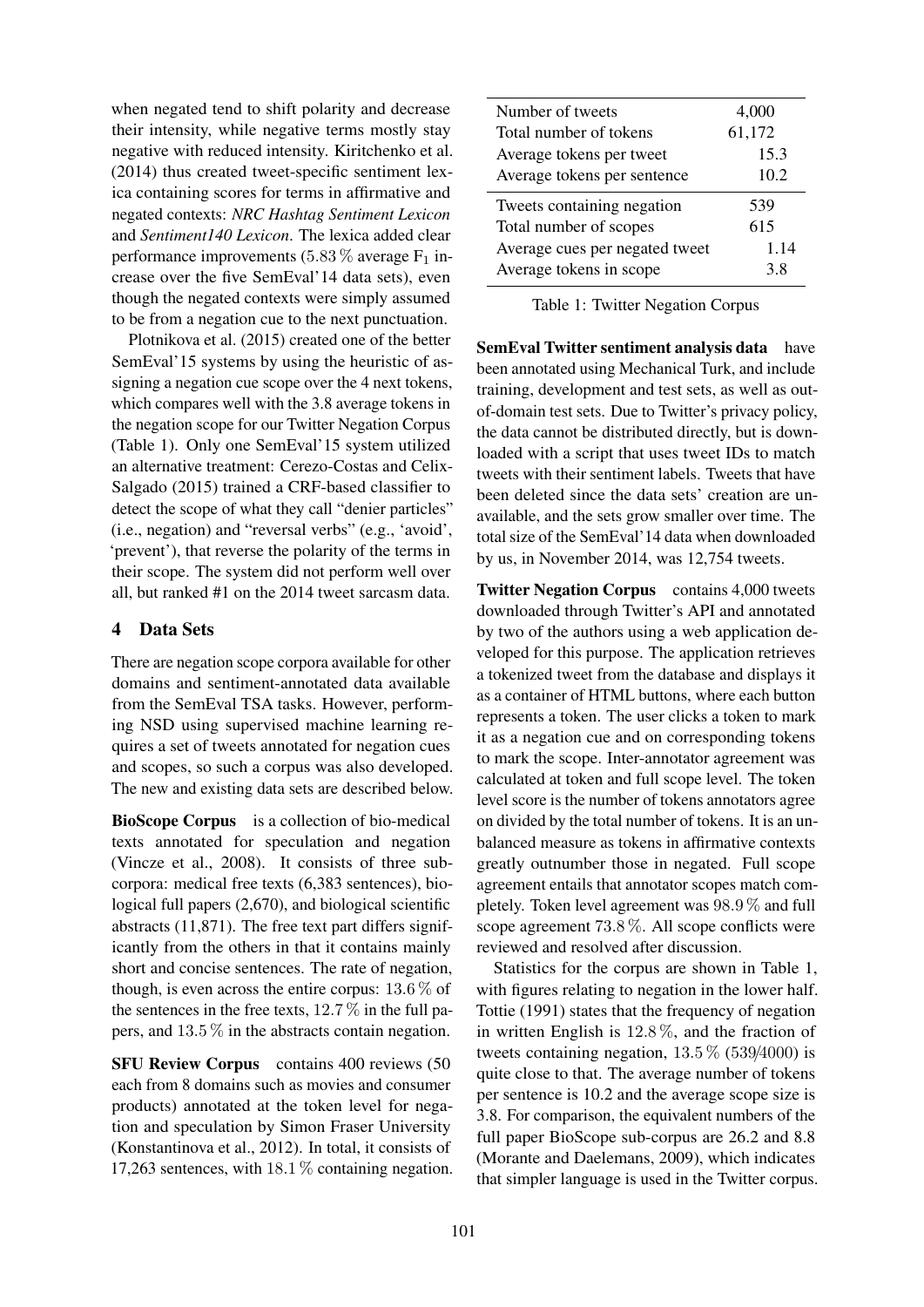| aint     | cannot  | cant    | darent  | didnt     |
|----------|---------|---------|---------|-----------|
| doesnt   | dont    | hadnt   | hardly  | hasnt     |
| havent   | havnt   | isnt    | lack    | lacking   |
| lacks    | neither | never   | no      | nobody    |
| none     | nor     | not     | nothing | nowhere   |
| mightnt  | mustnt  | neednt  | oughtnt | shant     |
| shouldnt | wasnt   | without | wouldnt | $*_{n't}$ |
|          |         |         |         |           |

Table 2: Lexicon of negation cues

#### 5 Negation Scope Detection Experiments

Two classifiers were created: one to detect the scope of negation and one to assign sentiment. The negation classifier was used in the feature extraction process for the sentiment classifier (Section 6).

Negation scope detection (NSD) is a binary classification problem, where each token is determined to be either in an affirmative or a negated context. For NSD experiments, we report precision (P), recall (R), F<sup>1</sup> score, and the *percentage of correctly classified scopes* (PCS): For classification tasks where the output is a sequence, metrics that only consider individual units regardless of their order are often insufficient. PCS measures the accuracy of a scope classifier: a scope is considered correctly classified if, for a given negation cue, every token in its associated scope has been correctly marked.

## 5.1 Negation Classifier Architecture

The classification algorithm consists of two steps: negation cue detection and scope identification. Cue detection is performed by a pattern-matching approach with a lexicon of explicit cues adopted from Councill et al. (2010), as shown in Table 2, where *\*n't* matches all strings with the suffix *n't*. Note that this list is more extensive than the one of Potts (2011), used in many SemEval systems. Four cues on Potts' list are not in Table 2 (*noone, couldnt, wont, arent*), while the 17 cues in italics are not listed by Potts. An inspection of the 37 cues appearing in the Twitter Negation Corpus revealed seven more cues / spelling variants included on neither list (*idk, dnt, cudnt, ain, eint, neva, neeeever*).

Tweets are preprocessed with the TweeboParser dependency parser (Kong et al., 2014), that performs tokenisation, part-of-speech tagging and parsing, labeling each token with its dependency head. A dependency-based binary CRF classifier then for each token determines whether it is in a negated or affirmative context. The CRF implementation by Okazaki (2007) is used, with a Python binding created by Peng and Korobov (2014).

| Description                                         |
|-----------------------------------------------------|
| lower-case token string                             |
| part-of-speech tag of the token                     |
| distance to nearest negation cue to the right       |
| distance to nearest negation cue to the left        |
| number of edges to nearest negation cue             |
| Dep1POS<br>POS tag of the 1st order dependency head |
| number of edges to nearest negation cue             |
| from the 1st order dependency head                  |
| POS tag of the 2nd order dependency head            |
| number of edges to nearest negation cue             |
| from the 2nd order dependency head                  |
|                                                     |

Table 3: Negation classifier feature set

The classifier is a Twitter-tailored version of the system described by Councill et al. (2010) with one change: the dependency distance from each token to the closest negation cue has been added to the feature set, which is shown in Table 3. The distances (DRight and DLeft) are the minimun linear token-wise distances, i.e., the number of tokens from one token to another. Dependency distance (DepD) is calculated as the minimum number of edges that must be traversed in a dependency tree to move from one token, to another. The classifier takes a parameter, *max distance*, that specifies the maximum distance to be considered (all longer distances are treated as being equivalent). This applies to both linear distance and dependency distance.

## 5.2 Negation Cue Detection

The created Conditional Random Fields negation classifier was evaluated on the Twitter Negation Corpus. The data set was split into two subsets: a development set and an evaluation set. The development set consists of 3,000 tweets and the evaluation set of 1,000 tweets. To ensure more reliable training and testing, given the heavy label imbalance of the corpus, the split was stratified, with the same ratio of tweets containing negation in both subsets.

The actual negation cues in the annotated training data are used when training the classifier, but a lexicon-based cue detection approach is taken during classification. When applied to the Twitter Negation Corpus, the cue detector achieved a precision of 0.873 with a recall of 0.976, and hence an  $F_1$  score of 0.922. In comparison, Morante and Daelemans (2009) use a list of negation cues extracted from their training data and thus have perfect cue detection precision, but recall varying from 0.957 (full papers) to 0.987 (abstracts) on the three BioScope sub-corpora.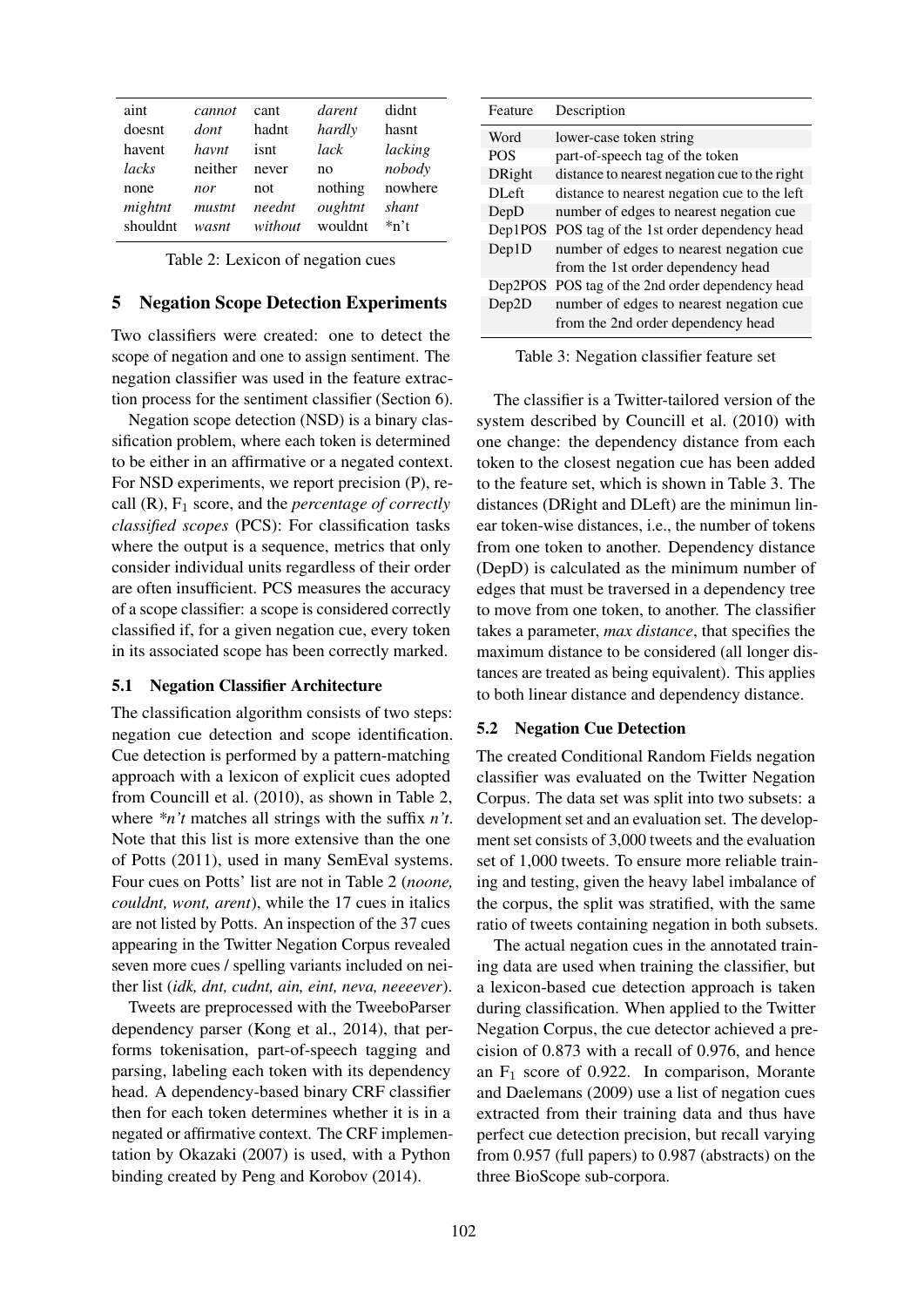| Data  | NSD model                            | $\mathbf{P}$ | $R_{\perp}$ | $F_{1}$                | <b>PCS</b> |
|-------|--------------------------------------|--------------|-------------|------------------------|------------|
|       | Sophisticated 0.972 0.923 0.853 64.5 |              |             |                        |            |
| Test  | Gold standard 0.841 0.956 0.895 66.3 |              |             |                        |            |
|       | Simple                               |              |             | 0.591 0.962 0.733 43.1 |            |
| Train | Sophisticated 0.849 0.891 0.868      |              |             |                        | 66.3       |
|       |                                      |              |             |                        |            |

Table 4: Negation classifier performance

Inspection of the cue detection output reveals that the classifier mainly struggles with the separation of words used both as negators and exclamations. By far the most significant of these is *no*, with 35 of its 90 occurrences in the corpus being as a non-cue; often it occurs as a determiner functioning as a negator (e.g., "there were no letters this morning"), but it may occur as an exclamation (e.g., "No, I'm not ready yet" and "No! Don't touch it").

Despite the high recall, cue outliers such as *dnt neva*, or *cudnt* could potentially be detected by using word-clusters. We expanded the lexicon of negation cues to contain the whole set of Tweet NLP word clusters created by Owoputi et al. (2013) for each lexical item. Recall was slightly increased, to 0.992, but precision suffered a dramatic decrease to 0.535, since the clusters are too inclusive. More finely-grained word clusters could possibly increase recall without hurting precision.

## 5.3 NSD Classifier Performance

To determine the optimal parameter values, a 7 fold stratified cross validation grid search was performed on the development set over the L1 and L2 CRF penalty coefficients,  $C1$  and  $C2$  with a parameter space of  $\{10^{-4}, 10^{-3}, 10^{-2}, 0.1, 1, 10\}$ , in addition to *max distance* (see Section 5.1) with a [5, 10] parameter space. The identified optimal setting was  $C1 = 0.1$ ,  $C2 = 1$ , *max distance* = 7.

The performance of the *sophisticated* negation scope classifier with the parameter set selected through grid search was evaluated on the held-out test data. The classifier was also tested on the same evaluation set with *gold standard* cue detection (i.e., with perfect negation signal identification).

To establish a baseline for negation scope detection on the Twitter Negation Corpus, we also implemented the simple model described in Section 2 and used by almost all SemEval TSA systems handling negation: When a negation cue is detected, all terms from the cue to the next punctuation are considered negated. Note though, that by using an extended cue dictionary, our *simple* baseline potentially slightly improves on state-of-the-art models.

| Data          | Classifier                                                | P                                         | R                                         | F <sub>1</sub>                            | <b>PCS</b>                           |
|---------------|-----------------------------------------------------------|-------------------------------------------|-------------------------------------------|-------------------------------------------|--------------------------------------|
| SFU           | Sophisticated                                             | 0.668                                     | 0.874                                     | 0.757                                     | 43.5                                 |
| BioScope full | CRF<br>MetaLearn<br>Sophisticated<br>Simple<br><b>SSP</b> | 0.808<br>0.722<br>0.660<br>0.583<br>0.582 | 0.708<br>0.697<br>0.610<br>0.688<br>0.563 | 0.755<br>0.709<br>0.634<br>0.631<br>0.572 | 53.7<br>41.0<br>42.6<br>43.7<br>64.0 |

Table 5: Out-of-domain NSD performance

Results from the test run on the evaluation data, and the test on the evaluation set with gold standard cue detection are shown in Table 4, together with the simple baseline, as well as a 7-fold cross validation on the development set.

The classifier achieves very good results. The run on the evaluation set produces an  $F_1$  score of 0.853, which is considerably higher than the baseline. It also outperforms Councill et al. (2010) who achieved an  $F_1$  score of 0.800 when applying a similar system to their customer review corpus.

## 5.4 Out-of-Domain Performance

Although the negation classifier is a Twittertailored implementation of the system described by Councill et al. (2010) with minor modifications the use of a different CRF implementation, POStagger and dependency parser may lead to considerable performance differences. To explore the out-of-domain capacity of the classifier, it was evaluated on the SFU Review corpus and the biological full paper part of BioScope, as that sub-corpus has proved to be difficult for negation identification.

Table 5 shows the 5-fold cross-validated performance of the sophisticated negation scope identifier on both corpora, as well as the simple baseline on Bioscope together with the results reported on the same data for the approaches described in Section 2. 'CRF' denotes the CRF-based system from Councill et al. (2010), 'MetaLearn' the meta-learner of Morante and Daelemans (2009), and 'SSP' the shallow semantic parsing solution by Zhu et al. (2010).

As can be seen, the twitter-trained sophisticated negation classifier performs reasonably well on the SFU Review Corpus, but struggles when applied to BioScope, as expected. It is outperformed in terms of  $F_1$  score by Councill et al. (2010) and Morante and Daelemans (2009), but reaches a slightly better PCS than the latter system. The modest  $F_1$  score is likely caused by the use of upstream preprocessing tools tailored towards Twitter language, which differs significantly from that of biomedical texts.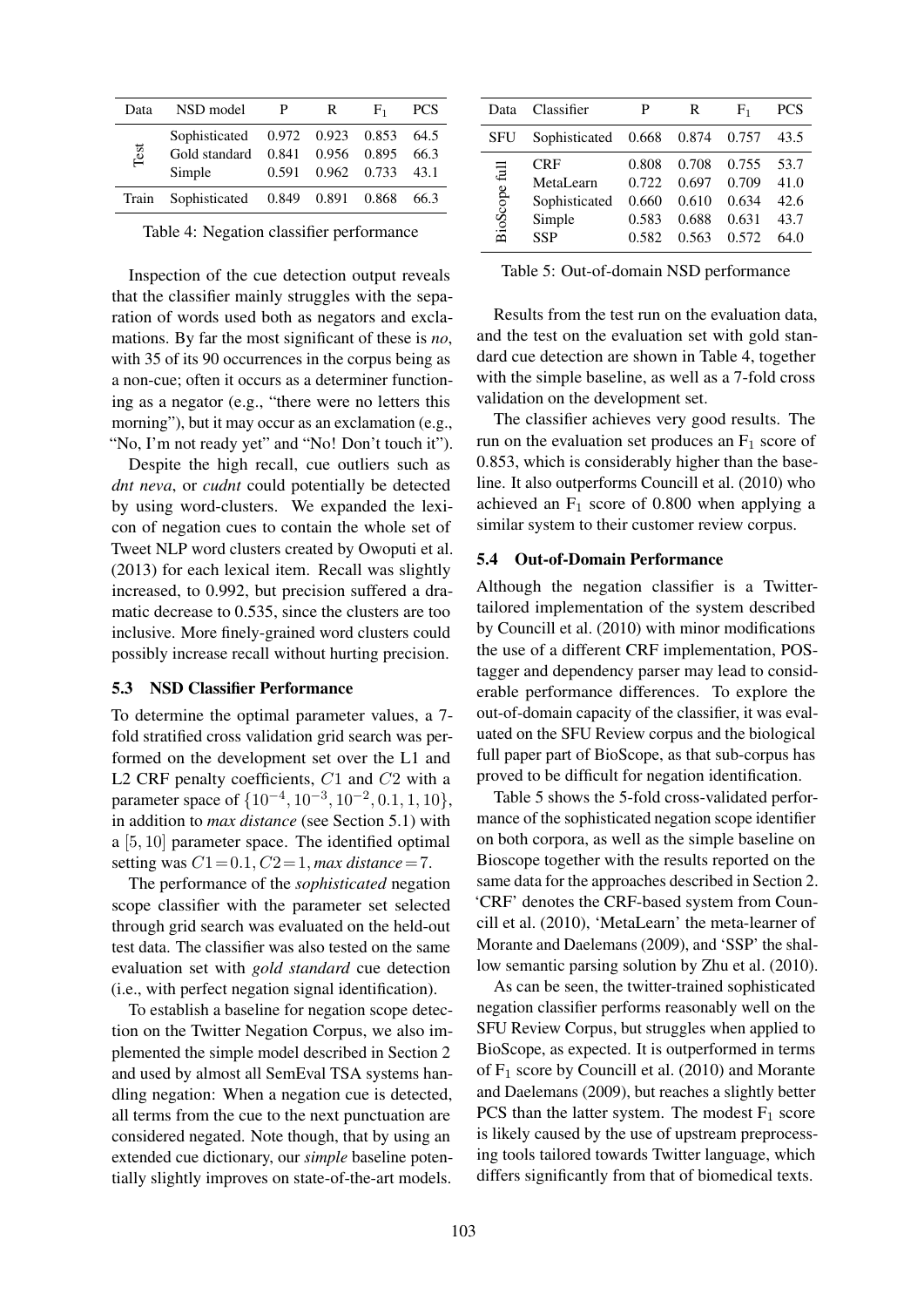Notably, the simple model is a strong baseline, which actually outperforms the shallow parser on  $F_1$  score and the meta-learner on percentage of correctly classified scopes (PCS).

## 6 An NSD-enhanced Sentiment Classifier

The Twitter sentiment analysis includes three steps: preprocessing, feature extraction, and either training the classifier or classifying samples. A Support Vector Machine classifier is used as it is a state-ofthe-art learning algorithm proven effective on text categorization tasks, and robust on large feature spaces. We employ the SVM implementation SVC from Scikit-learn (Pedregosa et al., 2011), which is based on libsvm (Chang and Lin, 2011).

## 6.1 Sentiment Classifier Architecture

The preprocessing step substitutes newline and tab characters with spaces, user mentions with the string "*@someuser*", and URLs with "http://someurl" using a slightly modified regular expression by *@stephenhay*, <sup>2</sup> matching URLs starting with protocol specifiers or only "www".

The feature extraction step elicitates characteristics based on the STATE set, as shown in Table 6; the top four features are affected by linguistic negation, the rest are not. There are two term frequencyinverse document frequency (TF-IDF) vectorizers, for *word n*-grams ( $1 \le n \le 4$ ) and for *character*  $n$ -grams (3 ≤  $n$  ≤ 5). Both ignore common English stop words, convert all characters to lower case, and select the 1,000 features with highest TF-IDF scores. Tokens in a negation scope are appended the string \_NEG. The *negated tokens* feature is simply a count of the tokens in a negated context.

The *NRC Hashtag Sentiment Lexicon* and *Sentiment140 Lexicon* (Kiritchenko et al., 2014) contain sentiment scores for words in negated contexts. For lookups, the first negated word in a negation scope is appended with \_NEGFIRST, and the rest with \_NEG. The sentiment lexica feature vectors are adopted from Kiritchenko et al. (2014) and contain the number of tokens with  $score(w) \neq 0$ , the total score, the maximal score, and the score of the last token in the tweet. We also use *The MPQA Subjectivity Lexicon* (Wilson et al., 2005), *Bing Liu's Opinion Lexicon* (Ding et al., 2008), and the *NRC Emotion Lexicon* (Mohammad and Turney, 2010), assigning scores of  $+/-2$  for strong and  $+/-1$ for weak degrees of sentiment. The resulting four

| Feature          | Description                      |
|------------------|----------------------------------|
| Word $n$ -grams  | contiguous token sequences       |
| Char $n$ -grams  | contiguous character sequences   |
| Negated tokens   | number of negated tokens         |
| Sentiment lexica | feature set for each lexicon     |
| <b>Clusters</b>  | tokens from '1000 word clusters' |
|                  |                                  |
| <b>POS</b>       | part-of-speech tag frequency     |
| All caps         | upper-case tokens                |
| Elongated        | tokens with repeated characters  |
| Emoticons        | positive and negative emoticons  |
| Punctuation      | punctuation mark sequences       |
| <b>Hashtags</b>  | number of hashtags               |

Table 6: Sentiment classifier STATE feature set

feature vectors contain the sum of positive and negative scores for tokens in affirmative and negated contexts, equivalently to Kiritchenko et al. (2014).

Instead of adding only the presence of words from each of the 1000 clusters from CMU's Tweet NLP tool<sup>3</sup> in the *clusters* feature, as Kiritchenko et al. (2014) did, we count occurrences for each cluster and represent them with a feature. Input to the *POS* feature is obtained from the Twitter partof-speech tagger (Owoputi et al., 2013). The *emoticons* feature is the number of happy and sad emoticons, and whether a tweet's last token is happy or a sad. The *all-caps*, *elongated* (tokens with characters repeated more than two times), *punctuation* (exclamation or question marks), and *hashtag* features are straight-forward counts of the number of tokens of each type. All the matrices from the different parts of the feature extraction are concatenated column-wise into the final feature matrix, and scaled in order to be suitable as input to a classifier.

The classifier step declares which classifier to use, along with its default parameters. It is passed the resulting feature matrix from the feature extraction, with which it creates the decision space if training, or classifies samples if predicting. Using the negation scope classifier with the parameters identified in Section 5.3, a grid search was performed over the entire Twitter2013-train data set using stratified 10-fold cross validation to find the C and  $\gamma$  parameters for the SVM classifier. A preliminary coarse search showed the radial basis function (RBF) kernel to yield the best results, although most state-of-the-art sentiment classification systems use a linear kernel.

A finer parameter space was then examined. The surface plots in Figure 1 display the effects of the  $C$ 

<sup>2</sup>mathiasbynens.be/demo/url-regex

<sup>3</sup>http://www.ark.cs.cmu.edu/TweetNLP/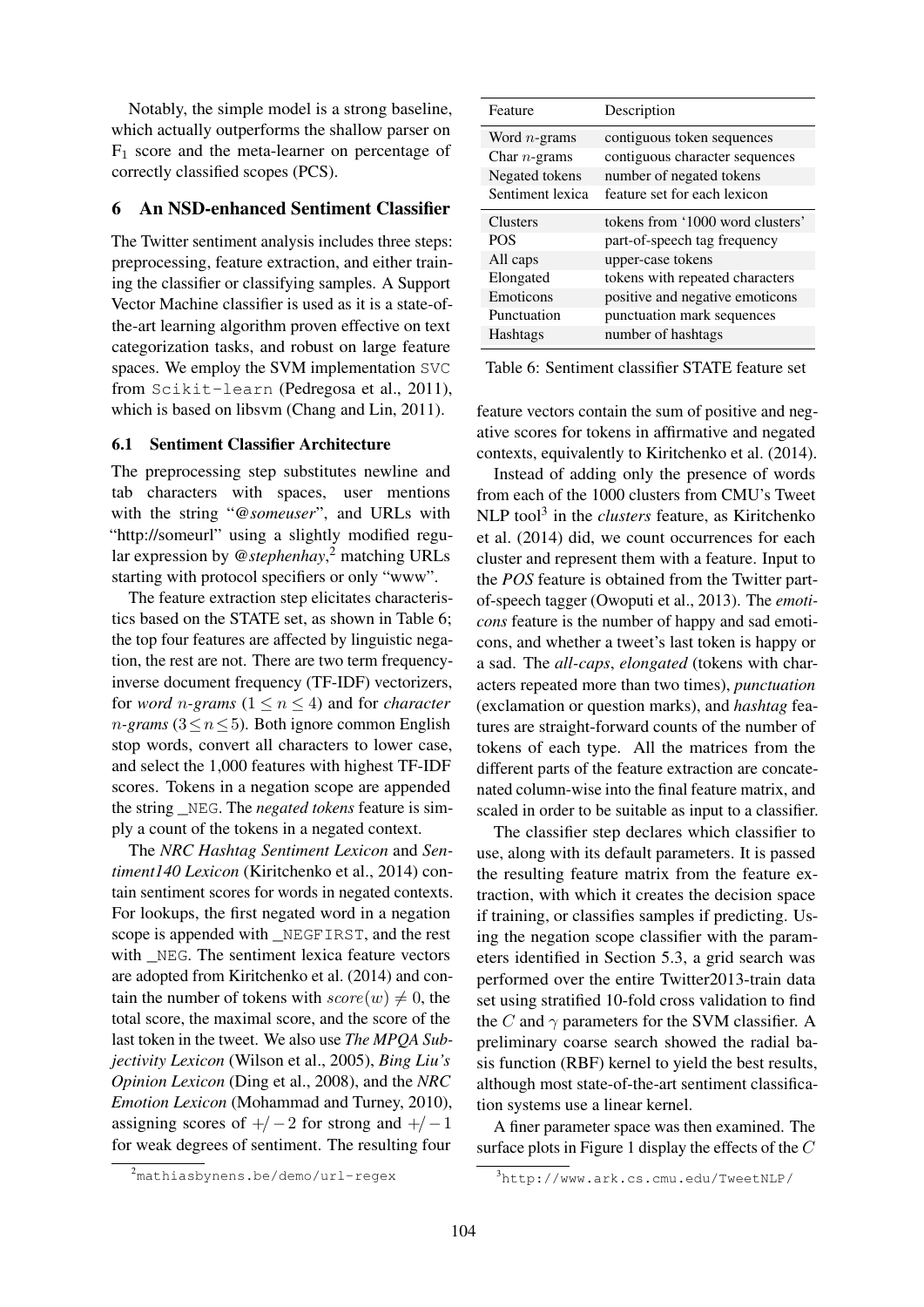

Figure 1: SVM grid search  $F_1$  scores for  $\gamma$  and C

and  $\gamma$  parameters on the classifier's F<sub>1</sub> score. The combination of parameters that scored best was  $C = 10$  and  $\gamma \approx 5.6 \times 10^{-6}$ , marked by circles. Increasing C beyond 10 gives no notable change in F<sub>1</sub> score. The combination of a small  $\gamma$  and higher values of C means that the classifier is quite generalized, and that increasing  $C$  (regularizing further) makes no difference. It also suggests that the data is noisy, requiring a great deal of generalization.

tribution of pc<br>give the user a<br>6.2 Sentime<br>The SVM was tribution of polarity is also displayed as a graph to<br>give the user an impression of the overall opinion.<br>**6.2 Sentiment Classifier Performance**<br>The SVM was trained on the Twitter2013-train set In order to allow a user to query Twitter for a search phrase on live data, the classifier is wrapped in a web application using the Django web framework.<sup>4</sup> The resulting tweet hits are classified using a pre-trained classifier, and presented to the user indicating their sentiment polarities. The total disgive the user an impression of the overall opinion.

## 6.2 Sentiment Classifier Performance

d on the<br>scoring<br>is here t<br>s positiv<br>on to p and tested on the Twitter2014-test and Twitter2013-test sets, scoring as in Table 7. Sentiment classi-<br>fication is here treated as a three-class task, with<br>the labels positive, negative, and objective/neutral.<br>In addition The SVM was trained on the Twitter2013-train set using the parameters identified through grid search, and tested on the Twitter2014-test and Twitter2013 test sets, scoring as in Table 7. Sentiment classification is here treated as a three-class task, with the labels positive, negative, and objective/neutral. class, we report the *macro-average* of each metric across all classes. Macro-averaging disregards class imbalance and is calculated by taking the average of the classification metric outputs for each label, equally weighting each label, regardless of its number of samples. The last column of the table shows the *support*: the number of samples for each label in the test set.

As can be seen in the table, the classifier performed worst on negative samples. Figure 2 displays the confusion matrices for the Twitter2013 test set (the Twitter2014 matrices look similar). If there were perfect correlation between true and predicted labels, the diagonals would be completely red. However, the confusion matrices show (clearer in the normalized version) that the classifier is quite biased towards the neutral label (illustrated with  $\Theta$ ),



| Label       | P                | R     | $F_1$ | Support |  |  |  |
|-------------|------------------|-------|-------|---------|--|--|--|
|             | Twitter2014-test |       |       |         |  |  |  |
| positive    | 0.863            | 0.589 | 0.700 | 805     |  |  |  |
| neutral     | 0.568            | 0.872 | 0.688 | 572     |  |  |  |
| negative    | 0.717            | 0.487 | 0.580 | 156     |  |  |  |
| avg / total | 0.738            | 0.684 | 0.684 | 1533    |  |  |  |
|             | Twitter2013-test |       |       |         |  |  |  |
| positive    | 0.851            | 0.581 | 0.691 | 1273    |  |  |  |
| neutral     | 0.627            | 0.898 | 0.739 | 1369    |  |  |  |
| negative    | 0.711            | 0.426 | 0.533 | 467     |  |  |  |
| avg / total | 0.731            | 0.697 | 0.688 | 3109    |  |  |  |

|  |  |  | Table 7: Sentiment classifier performance |
|--|--|--|-------------------------------------------|
|--|--|--|-------------------------------------------|



Figure 2: Sentiment classifier confusion matrices

9. a graph to<br>
all opinion.<br>
as can be seen<br>
as can be seen<br>  $\odot$  true label ce<br>
13-train set<br>
in particular minimized in the set The total dis-<br>
d as a graph to<br>
Figure 2: Sentiment classifier confusion<br>
verall opinion.<br>
as can be seen from the warm colours in<br>
ance<br>  $\bigcirc$  true label cells of the  $\bigcirc$  predicted label<br>  $\bigcirc$  and the  $\bigcirc$  predicted as can be seen from the warm colours in the  $\odot$  and  $\odot$  true label cells of the  $\odot$  predicted label column, in particular misclassifying negative samples. This is likely an effect of the imbalanced training set, where neutral samples greatly outnumber negative.

#### 6.3 TSA Feature Ablation Study

The results of an ablation study of the TSA classifier are shown in Table 8, where the *all* rows (n-grams/counts) refer to removing all features in that group. Most apparently, the *sentiment lexica* feature has the greatest impact on classifier performance, especially on the Twitter2013-test set. This may be since the most important lexica (Sentiment140 and NRC Hashtag Sentiment) were created at the same time as the Twitter2013 data, and could be more accurate on the language used then.

The *character* n*-gram* feature slightly damages performance on the Twitter2014-test set, although making a positive contribution on the Twitter2013 data. This is most likely caused by noise in the data, but the feature could be sensitive to certain details that appeared after the Twitter2013 data collection.

The majority of the count features do not impose considerable changes in performance, although the *all-caps* feature decreases performance on both test data sets, most likely only introducing noise.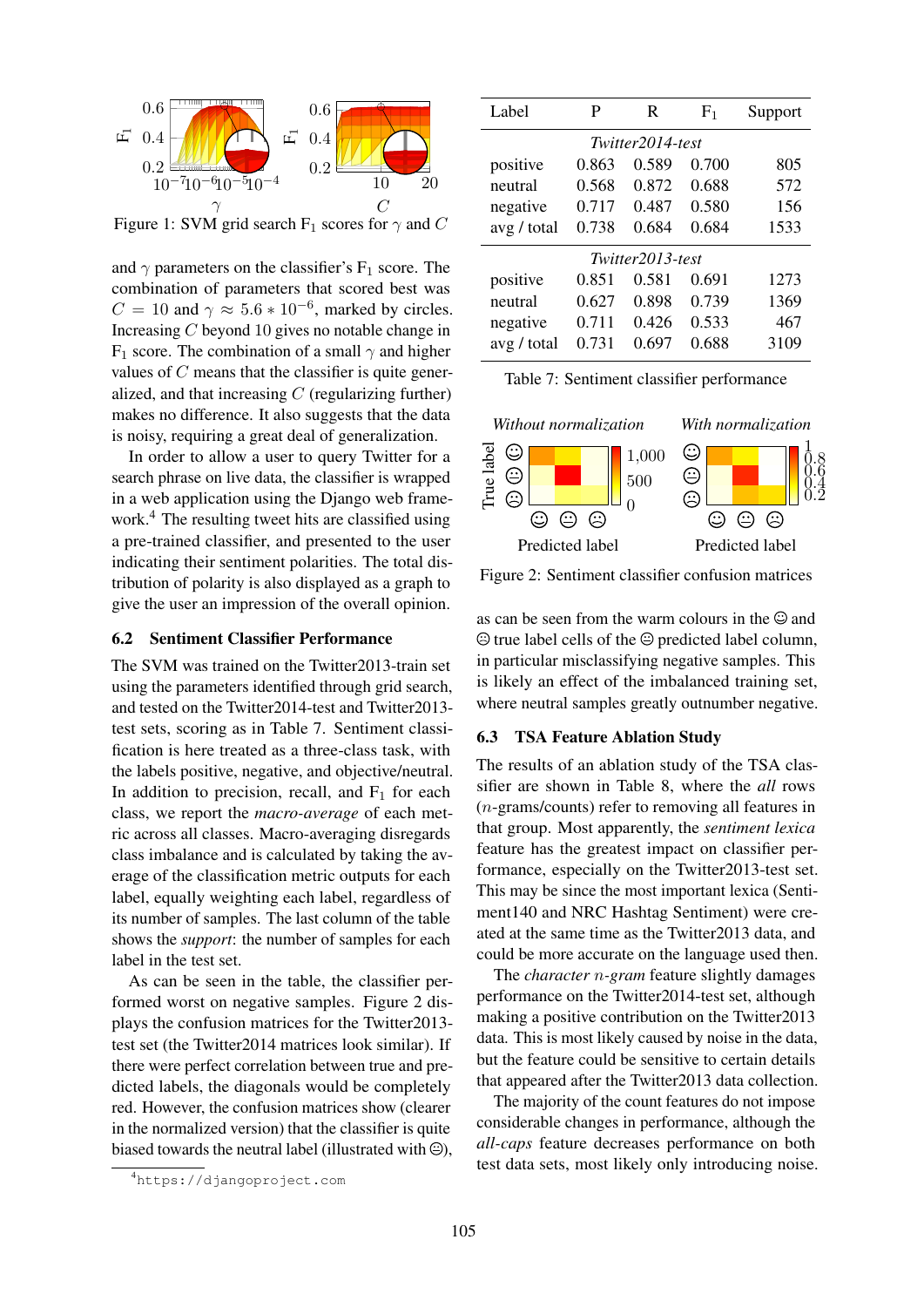| Features                |                          | Twitter test |       |  |
|-------------------------|--------------------------|--------------|-------|--|
|                         |                          |              | 2013  |  |
|                         | A11                      | 0.684        | 0.688 |  |
|                         | $-$ word <i>n</i> -grams | 0.672        | 0.674 |  |
| n-grams                 | $-$ char <i>n</i> -grams | 0.688        | 0.676 |  |
|                         | $-$ all n-grams          | 0.664        | 0.667 |  |
|                         | - sentiment lexica       | 0.665        | 0.657 |  |
|                         | — clusters               | 0.666        | 0.677 |  |
|                         | $-$ POS                  | 0.684        | 0.685 |  |
|                         | $-$ all caps             | 0.685        | 0.689 |  |
|                         | - elongated              | 0.682        | 0.687 |  |
|                         | emoticons                | 0.681        | 0.688 |  |
|                         | punctuation              | 0.682        | 0.688 |  |
| requency count features | $-$ hashtag              | 0.684        | 0.688 |  |
|                         | - negation               | 0.684        | 0.688 |  |
|                         | - all counts             | 0.665        | 0.671 |  |

Table 8: Sentiment classifier ablation  $(F_1 \text{ scores})$ 

However, the Tweet NLP *clusters* feature has a large impact, as anticipated. Tweets contain many misspellings and unusual abbreviations and expressions, and the purpose of this feature is to make generalizations by counting the occurrences of clusters that include similar words.

## 6.4 Effect of Negation Scope Detection

Table 9 shows the effects of performing negation scope detection on several variations of the sentiment classification system and data sets. The first six rows give results from experiments using the Twitter2013-training and Twitter2014-test sets, and the remaining rows results when using only a subset of the data: tweets that contain negation, as determined by our NSD system. The rows are grouped into four segments, where each segment shows scores for a classifier using either no, simple or sophisticated negation scope detection. The segments represent different feature sets, either using *all* features or only the features that are directly affected by *negation*: word and character n-grams, sentiment lexica, and negation counts.

In every case, taking negation into account using either the simple or the sophisticated method improves the  $F_1$  score considerably. Using all the data, the sophisticated solution scores marginally better than the simple one, but it improves more clearly upon the simple method on the negated part of the data, with  $F_1$  improvements ranging from 4.5 % to 6.1 % (i.e., from 0.029 to 0.039  $F_1$  score).

| Features                            | NSD method                      | P     | R     | F <sub>1</sub> |  |  |
|-------------------------------------|---------------------------------|-------|-------|----------------|--|--|
| All tweets (training and test sets) |                                 |       |       |                |  |  |
|                                     | Nο                              | 0.730 | 0.659 | 0.653          |  |  |
| ਜ਼                                  | Simple                          | 0.738 | 0.676 | 0.675          |  |  |
|                                     | Sophisticated                   | 0.738 | 0.684 | 0.684          |  |  |
|                                     | Nο                              | 0.705 | 0.618 | 0.601          |  |  |
| negation                            | Simple                          | 0.728 | 0.663 | 0.662          |  |  |
|                                     | Sophisticated                   | 0.729 | 0.667 | 0.665          |  |  |
|                                     | Only tweets containing negation |       |       |                |  |  |
|                                     | Nο                              | 0.598 | 0.599 | 0.585          |  |  |
| 귾                                   | Simple                          | 0.653 | 0.654 | 0.644          |  |  |
|                                     | Sophisticated                   | 0.675 | 0.682 | 0.673          |  |  |
|                                     | N <sub>0</sub>                  | 0.609 | 0.604 | 0.586          |  |  |
| negation                            | Simple                          | 0.648 | 0.654 | 0.633          |  |  |
|                                     | Sophisticated                   | 0.681 | 0.696 | 0.672          |  |  |

Table 9: Sentiment classification results

## 7 Conclusion and Future Work

The paper has introduced a sophisticated approach to negation scope detection (NSD) for Twitter sentiment analysis. The system consists of two parts: a negation cue detector and a negation scope classifier. The cue detector uses a lexicon lookup that yields high recall, but modest precision. However, the negation scope classifier still produces better results than observed in other domains: an  $F_1$  score of 0.853 with 64.5  $\%$  correctly classified scopes, indicating that the Conditional Random Fields-based scope classifier is able to identify the trend of certain dictionary cues being misclassified.

A sentiment classifier for Twitter data was also developed, incorporating several features that benefit from negation scope detection. The results confirm that taking negation into account in general improves sentiment classification performance significantly, and that using a sophisticated NSD system slightly improves the performance further.

The negation cue variation in the Twitter data was quite low, but due to part-of-speech ambiguity it was for some tokens unclear whether or not they functioned as a negation signal. A more intricate cue detector could in the future aim to resolve this.

The study builds on current state-of-the-art Twitter sentiment analysis features, but other features could tentatively make better use of wellperforming negation scope detection. The negated contexts underlying the utilized sentiment lexica are, for example, based on a simple NSD model, so might be improved by more elaborate solutions.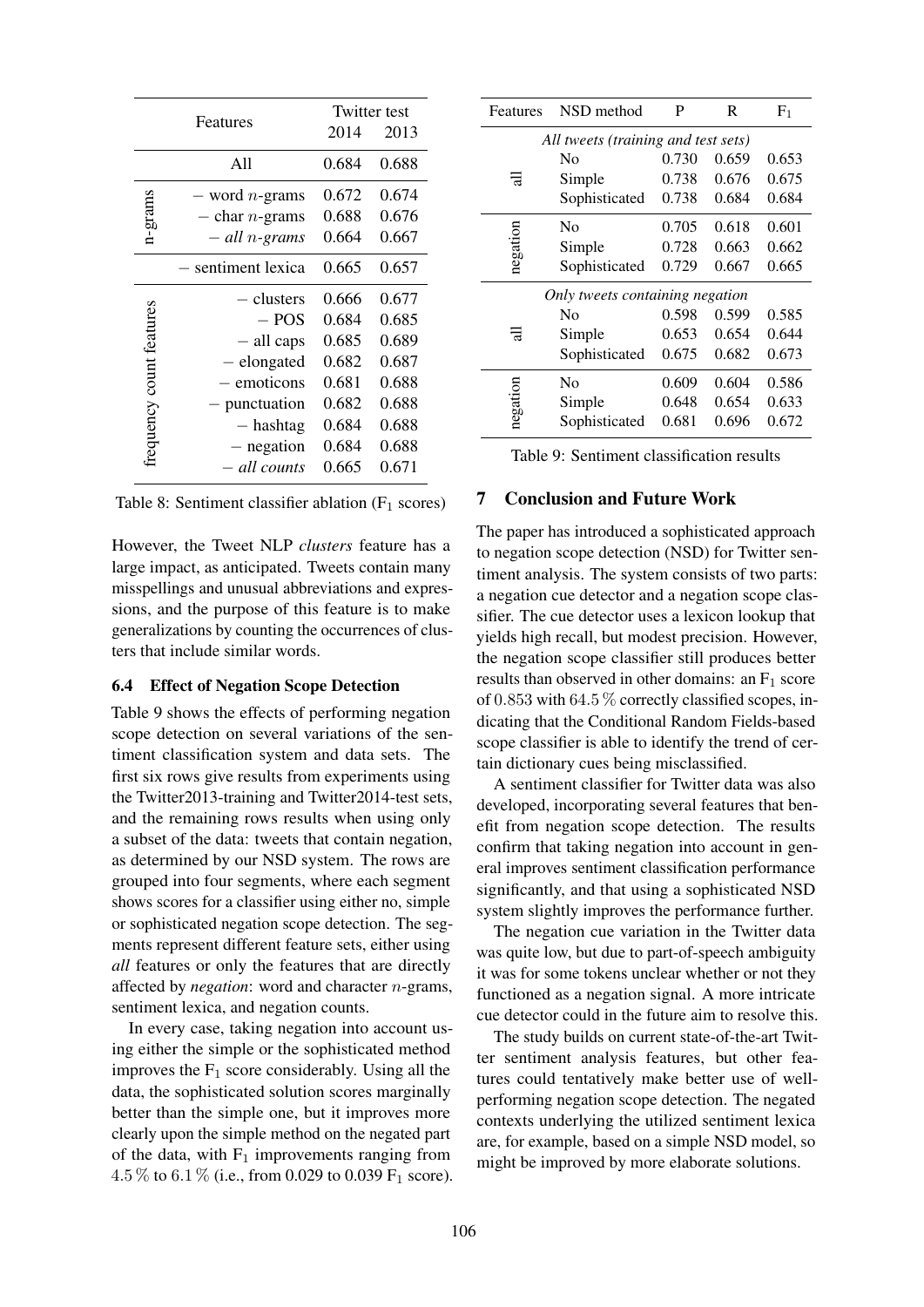#### References

- Apoorv Agarwal, Boyi Xie, Ilia Vovsha, Owen Rambow, and Rebecca Passonneau. 2011. Sentiment analysis of Twitter data. In *Proceedings of the 49th Annual Meeting of the Association for Computational Linguistics: Human Language Technologies*, pages 30–38, Portland, Oregon, June. ACL. Workshop on Languages in Social Media.
- Héctor Cerezo-Costas and Diego Celix-Salgado. 2015. Gradiant-analytics: Training polarity shifters with CRFs for message level polarity detection. In *Proceedings of the 9th International Workshop on Semantic Evaluation*, pages 539–544, Denver, Colorado, June. ACL.
- Chih-Chung Chang and Chih-Jen Lin. 2011. LIBSVM: A library for support vector machines. *ACM Transactions on Intelligent Systems and Technology*, 2(3):27:1–27:27, April.
- Wendy W. Chapman, Will Bridewell, Paul Hanbury, Gregory F. Cooper, and Bruce G. Buchanan. 2001. A simple algorithm for identifying negated findings and diseases in discharge summaries. *Journal of Biomedical Informatics*, 34(5):301–310, October.
- Isaac G. Councill, Ryan McDonald, and Leonid Velikovich. 2010. What's great and what's not: learning to classify the scope of negation for improved sentiment analysis. In *Proceedings of the 48th Annual Meeting of the Association for Computational Linguistics*, pages 51–59, Uppsala, Sweden, July. ACL. Workshop on Negation and Speculation in Natural Language Processing.
- Xiaowen Ding, Bing Liu, and Philip S. Yu. 2008. A holistic lexicon-based approach to opinion mining. In *Proceedings of the 2008 International Conference on Web Search and Data Mining*, pages 231–240, Stanford, California, February. ACM.
- Richárd Farkas, Veronika Vincze, György Móra, János Csirik, and György Szarvas. 2010. The CoNLL-2010 shared task: Learning to detect hedges and their scope in natural language text. In *Proceedings of the 14th Conference on Computational Natural Language Learning*, pages 1–12, Uppsala, Sweden, July. ACL.
- Talmy Givón. 1993. *English grammar: A function-based introduction*. John Benjamins, Amsterdam, The Netherlands.
- Tobias Günther, Jean Vancoppenolle, and Richard Johansson. 2014. RTRGO: Enhancing the GU-MLT-LT system for sentiment analysis of short messages. In *Proceedings of the 8th International Workshop on Semantic Evaluation*, pages 497–502, Dublin, Ireland, August. ACL.
- Matthias Hagen, Martin Potthast, Michael Büchner, and Benno Stein. 2015. Webis: An ensemble for Twitter sentiment detection. In *Proceedings of the 9th International Workshop on Semantic Evaluation*, pages 582–589, Denver, Colorado, June. ACL.
- Hussam Hamdan, Patrice Bellot, and Frederic Bechet. 2015. Lsislif: Feature extraction and label weighting for sentiment analysis in Twitter. In *Proceedings of the 9th International Workshop on Semantic Evaluation*, pages 568–573, Denver, Colorado, June. ACL.
- Svetlana Kiritchenko, Xiaodan Zhu, and Saif M. Mohammad. 2014. Sentiment analysis of short informal texts. *Journal of Artificial Intelligence Research*, 50:723–762, August.
- Lingpeng Kong, Nathan Schneider, Swabha Swayamdipta, Archna Bhatia, Chris Dyer, and Noah A. Smith. 2014. A dependency parser for tweets. In *Proceedings of the 2014 Conference on Empirical Methods in Natural Language Processing*, pages 1001–1012, Doha, Qatar, October. ACL.
- Natalia Konstantinova, Sheila C.M. de Sousa, Noa P. Cruz, Manuel J. Maña, Maite Taboada, and Ruslan Mitkov. 2012. A review corpus annotated for negation, speculation and their scope. In *Proceedings of the 8th International Conference on Language Resources and Evaluation*, pages 3190–3195, Istanbul, Turkey, May. ELRA.
- Yasuhide Miura, Shigeyuki Sakaki, Keigo Hattori, and Tomoko Ohkuma. 2014. TeamX: A sentiment analyzer with enhanced lexicon mapping and weighting scheme for unbalanced data. In *Proceedings of the 8th International Workshop on Semantic Evaluation*, pages 628–632, Dublin, Ireland, August. ACL.
- Saif Mohammad and Peter Turney. 2010. Emotions evoked by common words and phrases: Using Mechanical Turk to create an emotion lexicon. In *Proceedings of the 2010 Human Language Technology Conference of the North American Chapter of the Association for Computational Linguistics*, pages 26–34, Los Angeles, California, June. ACL. Workshop on Computational Approaches to Analysis and Generation of Emotion in Text.
- Saif Mohammad, Svetlana Kiritchenko, and Xiaodan Zhu. 2013. NRC-Canada: Building the state-of-the-art in sentiment analysis of tweets. In *Second Joint Conference on Lexical and Computational Semantics (\*SEM), Volume 2: Proceedings of the 7th International Workshop on Semantic Evaluation*, SemEval '13, pages 321–327, Atlanta, Georgia, June. ACL.
- Saif Mohammad. 2012. #Emotional tweets. In *First Joint Conference on Lexical and Computational Semantics (\*SEM), Volume 2: Proceedings of the 6th International Workshop on Semantic Evaluation*, pages 246–255, Montréal, Canada, June. ACL.
- Karo Moilanen and Stephen Pulman. 2007. Sentiment composition. In *Proceedings of the 6th International Conference on Recent Advances in Natural Language Processing*, pages 378–382, Borovets, Bulgaria, September.
- Roser Morante and Eduardo Blanco. 2012. \* SEM 2012 shared task: Resolving the scope and focus of negation. In *First Joint Conference on Lexical and Computational Semantics (\*SEM), Volume 2: Proceedings of the 6th International Workshop on Semantic Evaluation*, pages 265–274, Montréal, Canada, June. ACL.
- Roser Morante and Walter Daelemans. 2009. A metalearning approach to processing the scope of negation. In *Proceedings of the 13th Conference on Computational Natural Language Learning*, pages 21–29, Boulder, Colorado, June. ACL.
- Roser Morante and Caroline Sporleder. 2012. Modality and negation: An introduction to the special issue. *Computational Linguistics*, 38(2):223–260.
- Pradeep G. Mutalik, Aniruddha Deshpande, and Prakash M. Nadkarni. 2001. Use of general-purpose negation detection to augment concept indexing of medical documents: A quantitative study using the UMLS. *Journal of the American Medical Informatics Association*, 8(6):598–609, November.